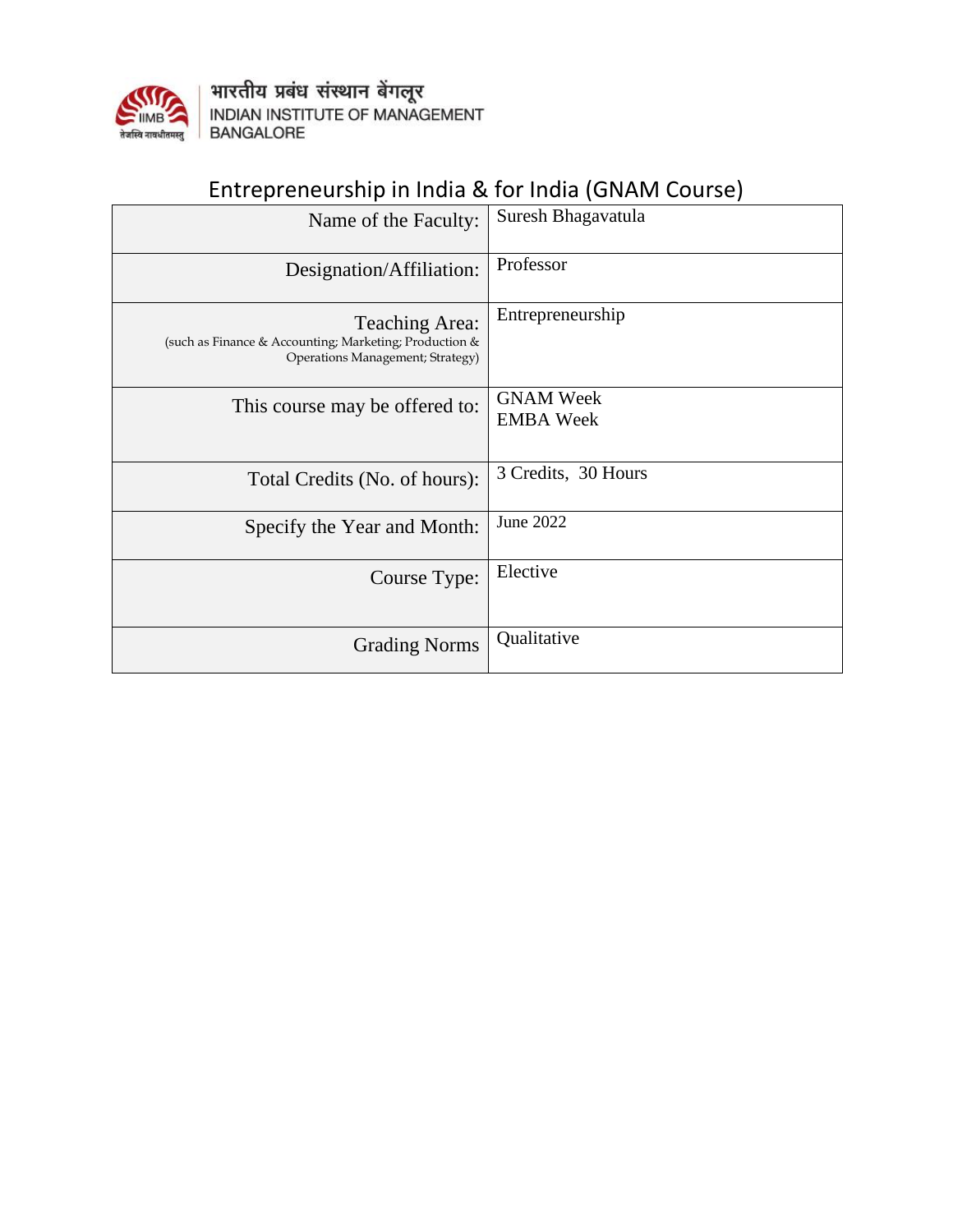

भारतीय प्रबंध संस्थान बेंगलूर INDIAN INSTITUTE OF MANAGEMENT **BANGALORE** 

#### **Course Summary**

Bangalore is the city that hosted the Indian entrepreneurial growth in the 1990s when companies such as Infosys, Mphasis, Sasken, MindTree, Ittiam and thousands of smaller ones were set up and played a pivotal role in spearheading the Indian IT services boom. Ten and thousands of Indian graduates could find jobs initially in India and later across the world. Over the last ten years, Bangalore has been central in hosting the entrepreneurship boom that India is experiencing. The news ventures are solving both India's as well as global problems.

Bangalore is in the top 20 ecosystems on the Global Startup Ecosystem Ranking. Thanks to good weather and a talented workforce, companies prefer to start in Bangalore than elsewhere in India despite the terrible traffic. Due to growth in unicorns like Flipkart, Paytm, Byjus, Swiggy, India is experiencing a massive boom in tech-based entrepreneurship. Nowadays, most products, including jewellery, furniture, and organic produce, can be purchased online in India. Companies such as ZipDial, Mango, LittleEye Labs that started in Banglore have been acquired by global companies such as Twitter, Qualcomm and Facebook. Due to the growth of mobile phones and internet service providers like Jio, startups are leveraging technology to address various issues faced in India and the world. Thanks to the pandemic, digital technology usage has grown exponentially, leading to a spate of EdTech and D2C businesses. While Bangalore is again turning into an existing place for entrepreneurship, the other cities in India are also quite active. Cities like Hyderabad, National Capital Region (NCR), Chennai have all transformed themselves into thriving startup ecosystems. In terms of investments, NCR has managed to get as much investment as Bangalore. Thanks to Zoho and Freshworks, Chennai is the hub for SAAS companies. Hyderabad, thanks to THub, has managed to attract new talent and become known for deep technology companies.

#### **Learning Objectives / Outcomes**

The course is designed with the following specific objectives and learning outcomes:

- Help understand entrepreneurship in India
- Growth of Opportunity based Entrepreneurship
- Growth of problem solving entrepreneurship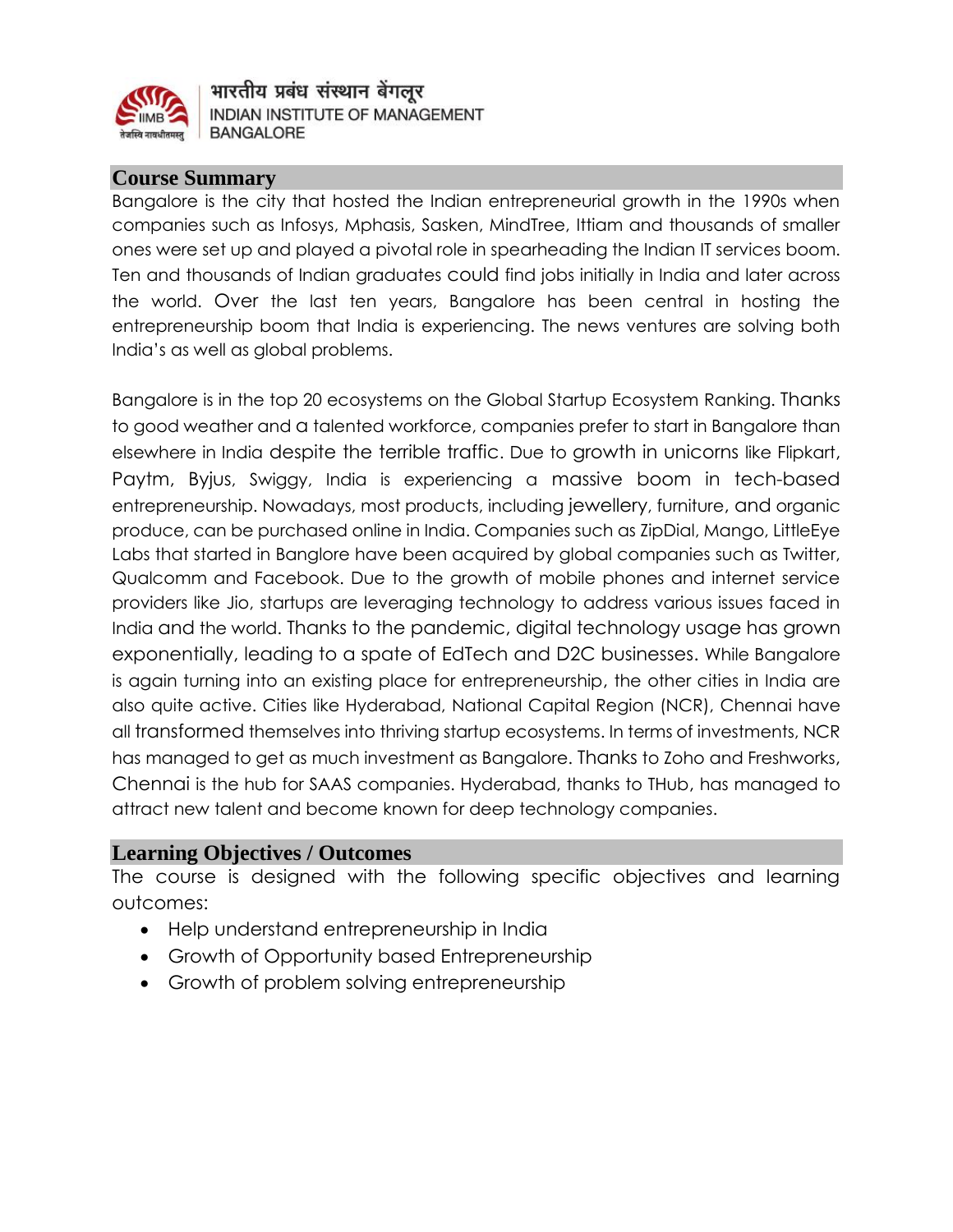

भारतीय प्रबंध संस्थान बेंगलूर INDIAN INSTITUTE OF MANAGEMENT **BANGALORE** 

### **Pedagogy**

Through lectures, case studies and entrepreneur interactions

Classes will be scheduled from 3.00 pm to 8.45 pm IST from Monday to Friday (with 15 breaks between sessions)

#### **Course Evaluation & Grading**

Course evaluation components: Individual assessment must be at least 50%

- 30% Case analysis
- 30% Reflection note
- 40% Interviews with VCs or Entrepreneurs (Group work)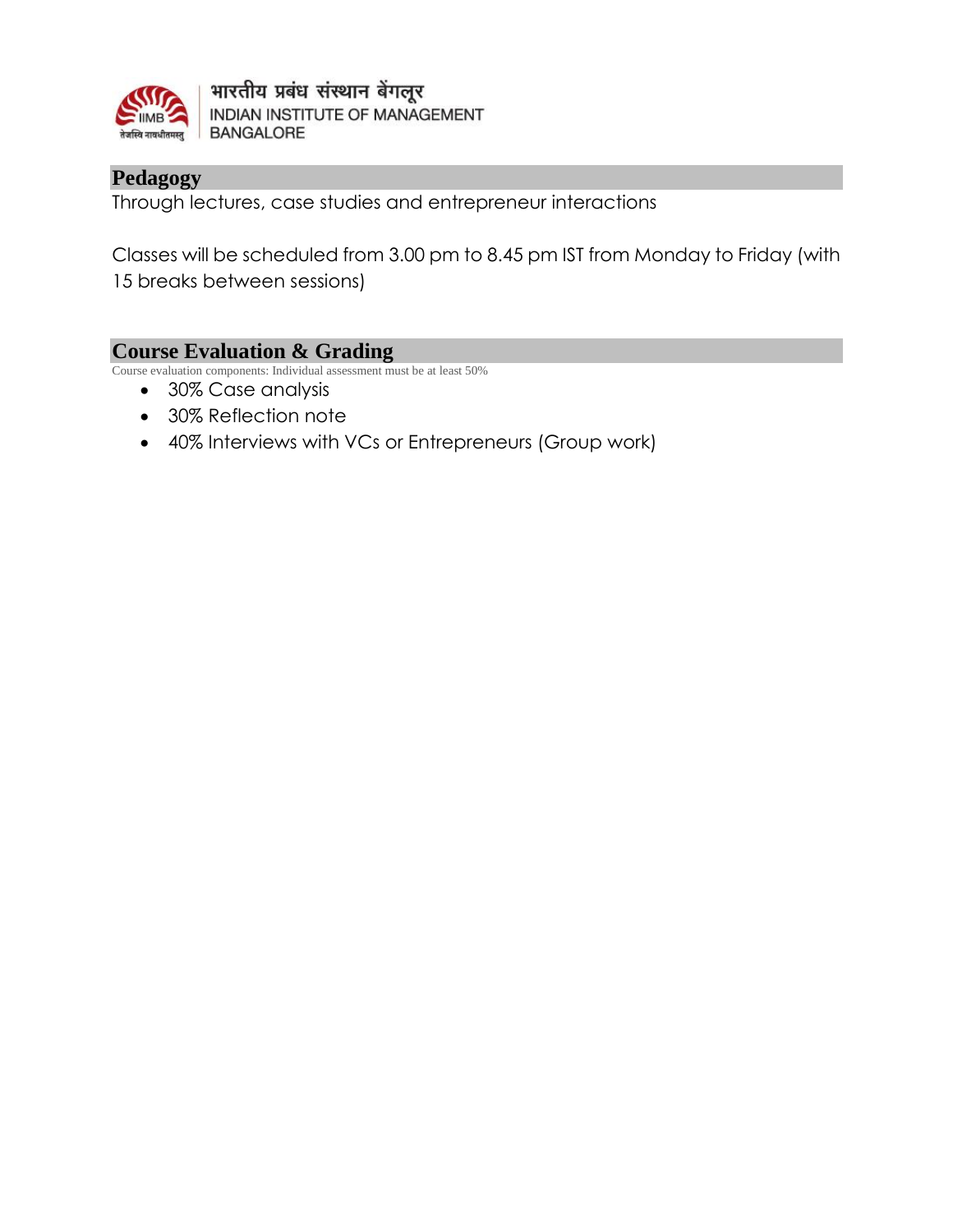

## **Session-wise plan**

| <b>Credits: 3 credit</b> |                         | <b>Total Hours:</b><br>No. of sessions: 20<br>30                                                                                                                       |
|--------------------------|-------------------------|------------------------------------------------------------------------------------------------------------------------------------------------------------------------|
| Day                      | <b>Session</b><br>S     | <b>Topics</b>                                                                                                                                                          |
| $\mathbf{1}$             | $\mathbf{1}$            | <b>Topic: Overview of the course and Introductions</b><br><b>Pedagogy: Lecture</b>                                                                                     |
| $\mathbf{1}$             | 2 & 3                   | Topic: Entrepreneurship in India                                                                                                                                       |
|                          |                         | <b>Pedagogy:</b> Lecture discussing both necessity based as well as opportunity based                                                                                  |
|                          |                         | Readings: Global Entrepreneurship Monitor (India report) https://www.gemconsortium.org/economy-<br>profiles/india                                                      |
| $\mathbf{1}$             | $\overline{\mathbf{4}}$ | Topic: Entrepreneurship in India<br>Pedagogy: Case discussion                                                                                                          |
|                          |                         |                                                                                                                                                                        |
| $\overline{2}$           | 5                       | Readings: Saumil Majumdar case (Unpublished case)                                                                                                                      |
|                          |                         | <b>Topic:</b> Understanding Early stage entrepreneurship: Understanding organizational<br>sponsorship of Incubators                                                    |
|                          |                         | <b>Pedagogy: Lecture</b>                                                                                                                                               |
|                          |                         | <b>Readings:</b> Incubators and their role in growing entrepreneurial ecosystems, Background<br>Note https://hbsp.harvard.edu/product/SCG543-PDF-ENG?Ntt=incubators%20 |
| $\overline{2}$           | 6                       | <b>Topic:</b> Educating early stage entrepreneurs: The experience of NSRCEL                                                                                            |
|                          |                         | <b>Pedagogy: Lecture</b>                                                                                                                                               |
|                          |                         | Readings: Natural Born entrepreneurs<br>Note: https://hbsp.harvard.edu/product/R0108B-PDF-ENG?Ntt=training%20entrepreneurs                                             |
| $\overline{2}$           | $\overline{7}$          | <b>Topic:</b> Moving from Idea to action                                                                                                                               |
|                          |                         | Pedagogy: Case discussion                                                                                                                                              |
|                          |                         | <b>Readings:</b> Freshworld: Marrying the art of street vending with the science of modern<br>retail                                                                   |
|                          |                         | https://hbsp.harvard.edu/product/IMB863-PDF-ENG?Ntt=freshworld%20                                                                                                      |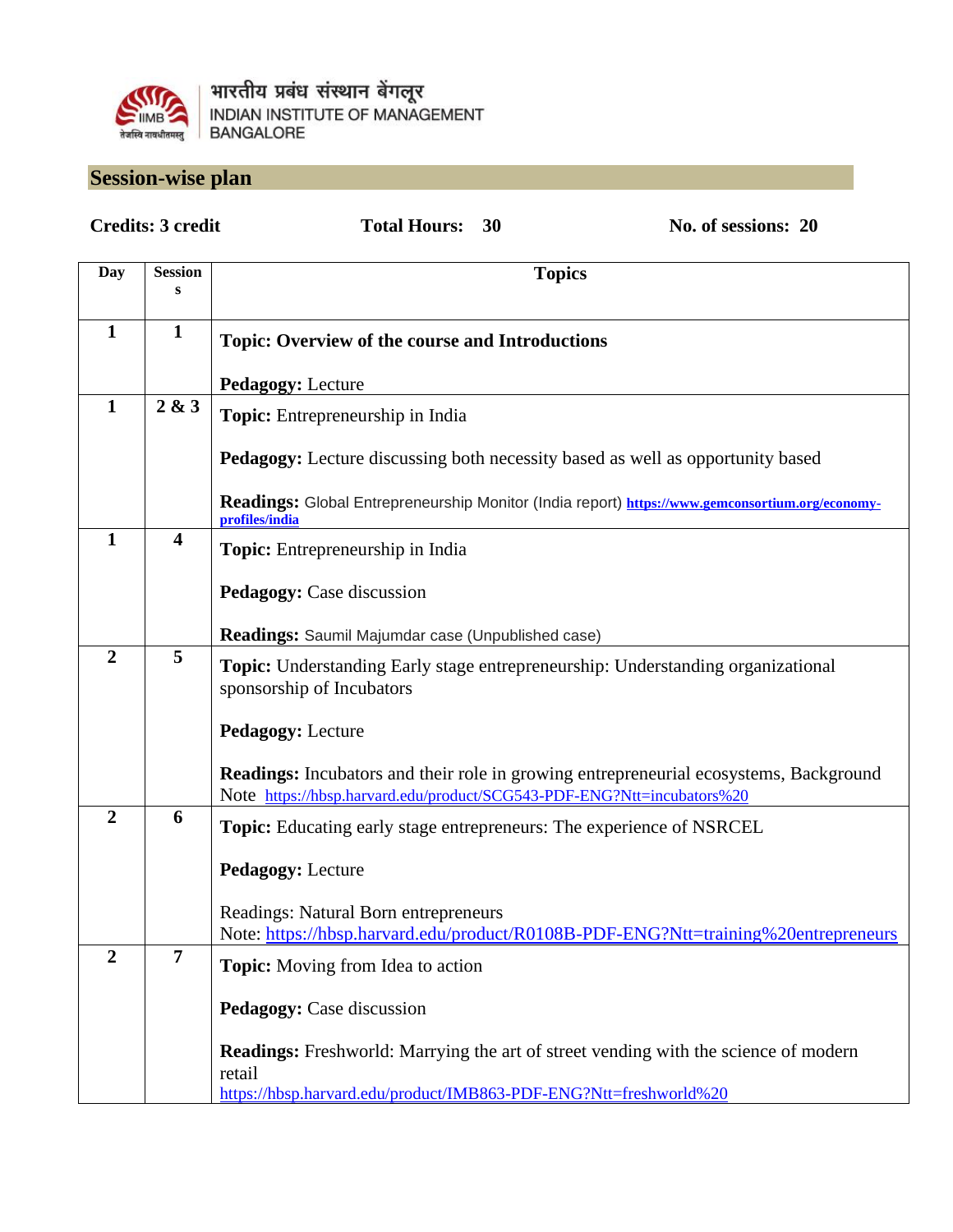

# ( अग्नि । भारतीय प्रबंध संस्थान बेंगलूर

|                         | $IIMB$ $\sim$<br>तेजस्वि नावधीतमस्त् | INDIAN INSTITUTE OF MANAGEMENT<br><b>BANGALORE</b>                                                                                                               |
|-------------------------|--------------------------------------|------------------------------------------------------------------------------------------------------------------------------------------------------------------|
| 2                       | 8                                    | <b>Topic:</b> Our startup journey                                                                                                                                |
|                         |                                      | Pedagogy: Interactions with Entrepreneurs                                                                                                                        |
| 3                       | 9                                    | <b>Topic:</b> Understanding Growth stage Support in India: Accelerators                                                                                          |
|                         |                                      | <b>Pedagogy: Lecture</b>                                                                                                                                         |
|                         |                                      | <b>Readings:</b> Corporate Accelerators: Building bridges between corporation and startups<br>https://hbsp.harvard.edu/product/BH744-PDF-ENG?Ntt=accelerators%20 |
| 3                       | $10 \&$<br>11                        | <b>Topic:</b> Partnering with large firms                                                                                                                        |
|                         |                                      | <b>Pedagogy:</b> Case discussion                                                                                                                                 |
|                         |                                      | Case: https://hbsp.harvard.edu/product/W12522-PDF-ENG?Ntt=prashantham                                                                                            |
| 3                       | 12                                   | <b>Topic: Accelerating ventures:</b>                                                                                                                             |
|                         |                                      | Pedagogy: Interactions with Corporate accelerators and their startups                                                                                            |
| $\overline{\mathbf{4}}$ | 13                                   | <b>Topic: Unicorn Growth in India</b>                                                                                                                            |
|                         |                                      | <b>Pedagogy: Lecture</b>                                                                                                                                         |
|                         |                                      | <b>Readings: NASSCOM Tech Startup Report</b><br>https://community.nasscom.in/communities/productstartups/nasscom-tech-start-report-2021-year-titans              |
| $\overline{\mathbf{4}}$ | 14                                   | Topic: Turning Unicorn by leveraging social technologies for hinterlands                                                                                         |
|                         |                                      | Pedagogy: Case discussion                                                                                                                                        |
|                         |                                      | <b>Readings</b> Meesho: Starting social commerce in India                                                                                                        |
|                         |                                      | https://hbsp.harvard.edu/product/IMB907-PDF-ENG?Ntt=meesho%20                                                                                                    |
| 4                       | 15                                   | <b>Topic: Growing a Unicorn</b>                                                                                                                                  |
|                         |                                      | Pedagogy: Interactions with an entrepreneur                                                                                                                      |
| $\overline{\mathbf{4}}$ | 16                                   | <b>Topic: STEM Ecosystem in India</b>                                                                                                                            |
|                         |                                      | Pedagogy: Lecture                                                                                                                                                |
|                         |                                      | Readings: https://nasscom.in/knowledge-center/publications/indias-deeptech-start-ups-                                                                            |
|                         |                                      | next-big-opportunity                                                                                                                                             |
|                         |                                      | https://www.forbesindia.com/article/innovation/why-indias-deep-tech-startups-are-in-the-<br>deep-end/65029/1                                                     |
|                         |                                      | https://kr-asia.com/indian-deep-tech-startups-are-finally-taking-off                                                                                             |